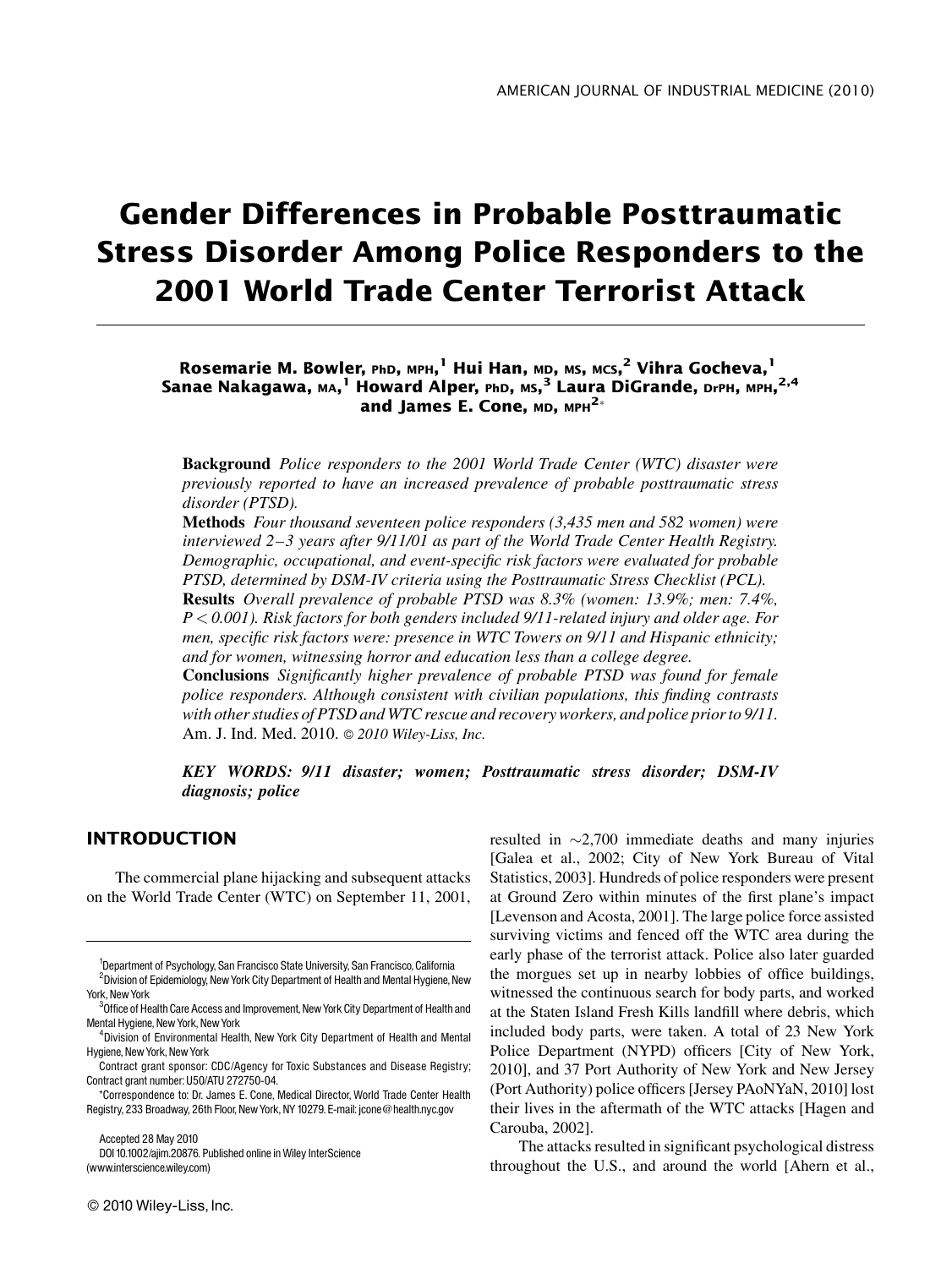2002]. The police responders were among the first to be at the disaster site and consequently experienced many severely traumatic scenes of the planes crashing into the towers, of people jumping out of buildings and eventually of the complete destruction of the towers. Various 9/11-related stress experiences occurring within the first year after the attack have been studied [Centers for Disease Control and Prevention, 2002a,b; Galea et al., 2002; Schlenger et al., 2002; Silver et al., 2002; Lawyer et al., 2006] with differing prevalence rates of Posttraumatic Stress Disorder (PTSD). A study of the mental health impact on rescue and recovery workers enrolled in the World Trade Center Health Registry (WTCHR) [Perrin et al., 2007] noted probable PTSD levels in police responders of 7.2%—almost twice as high as the U.S. prevalence rates (4%): Department of Health and Human Services. Mental Health: A report of the Surgeon General. Table 2–6. http://www.surgeongeneral.gov/library/ mentalhealth/tables\_figures.html. Accessed March 11, 2010.

North et al. [2009] describe the succession and evolution of the diagnostic criteria for PTSD and discuss the significance of the type and severity of trauma as separate stressors contributing to the development of PTSD. Based on these three significant trauma characteristics emphasized by North et al. [2009], the WTC attack clearly was an unusually profound trauma experience, adversely affecting rescue and recovery workers who were on the scene of the WTC as well as others [Schlenger et al., 2002]. A longitudinal approach to tracking the effects of the attack is of particular importance as PTSD with co-morbidity of depression and anxiety can develop after a temporal delay of up to 6 years following a life-threatening event [Pole et al., 2001].

To address the need for longitudinal follow-up of the mental and physical effects of 9/11 beyond the immediate effects of the attack, the WTCHR was established in 2002 by the New York City Department of Health and Mental Hygiene (DOHMH) in partnership with the Agency for Toxic Substances and Disease Registry (ATSDR, an arm of the Centers for Disease Control and Prevention (CDC)). The 71,437 enrollee/participants in the WTCHR [either selfidentified (70%) or by identified lists provided by employers and governmental agencies (30%)] included 30,665 rescue and recovery workers, police responders, firefighters, emergency medical services workers, construction or engineering personnel, sanitation workers, and volunteers [Farfel et al., 2008]. Enrollees in the WTCHR additionally included 14,665 Manhattan residents living south of Canal Street and 43,487 occupants of damaged and destroyed buildings, area workers, and passersby or people in transit. Most of the police responders enrolled in the WTCHR were employed by the New York City Police Department  $(n = 3,757)$  or by state agencies  $(n = 336)$ .

Police responders are frequently exposed to trauma and violence in the normal course of their occupation. Because of the relatively high-risk nature of police work, applicants are

carefully screened for both psychological and physical health. In pre-employment screening, applicants are required to complete a large battery of psychological tests of personality, affect, and mood with detailed interviews by police psychologists. Screening of women police applicants is similar to that of men. Because training is identical for men and women police responders, comparable risk by gender was expected for developing PTSD in the aftermath of 9/11, showing consistency of duty-related stress symptoms among men and women police officers [Pole et al., 2001; Yehuda, 2002].

Significant risk factors for the development of PTSD among 9/11 rescue and recovery workers include gender, alcohol misuse, injury to self or a co-worker, death of a family member, and prior depression [Weissman et al., 2005; Katz et al., 2009]. Hispanic ethnicity was shown to be the most important risk factor [Galea et al., 2004]. A number of other reports following the WTC attack have been published on PTSD and co-morbid psychiatric symptoms, such as panic attacks, anxiety, depression, and anger [Katz et al., 2009]. Prior reports have also identified work-related risk factors associated with PTSD, including longer duration of work around the WTC, performing tasks different from those in one's general occupation and not having had pre-disaster training [Perrin et al., 2007; Farfel et al., 2008; Jayasinghe et al., 2008; Stellman et al., 2008; Brackbill et al., 2009].

Some studies used the Posttraumatic Stress Checklist (PCL) [Blanchard et al., 1996], while other studies of PTSD used the Impact of Event Scale [Horowitz et al., 1987] to assess these adverse mental health effects. Both measures ask the respondents to rate their feelings related to the particular traumatic stress event. Clinically, and in the DSM-IV, the diagnosis of PTSD is associated with three different symptom domains: (1) re-experiencing/intrusion, (2) avoidance/numbing, and (3) hypervigilance/hyperarousal. North et al. [2009] postulate that avoidance and numbing are the most specific symptom domains for PTSD, but that future research should focus on not only the type of symptoms but on the relationship of these diagnostic criteria to the characteristics of the particular trauma experienced.

Although there have been several reports on overall prevalence of PTSD among police responders in the WTCHR, risk factors for women and men police responders have not yet been investigated separately. Knowledge of gender-specific risk factors may assist in guiding police departments regarding what groups may require special attention after their deployment to avoid the development of PTSD. This present study investigates the mental health impact of the WTC disaster on police responders and the prevalence of symptoms consistent with chronic probable PTSD in the 4,017 men and women police responders who participated in the WTCHR 2–3 years after 9/11/01.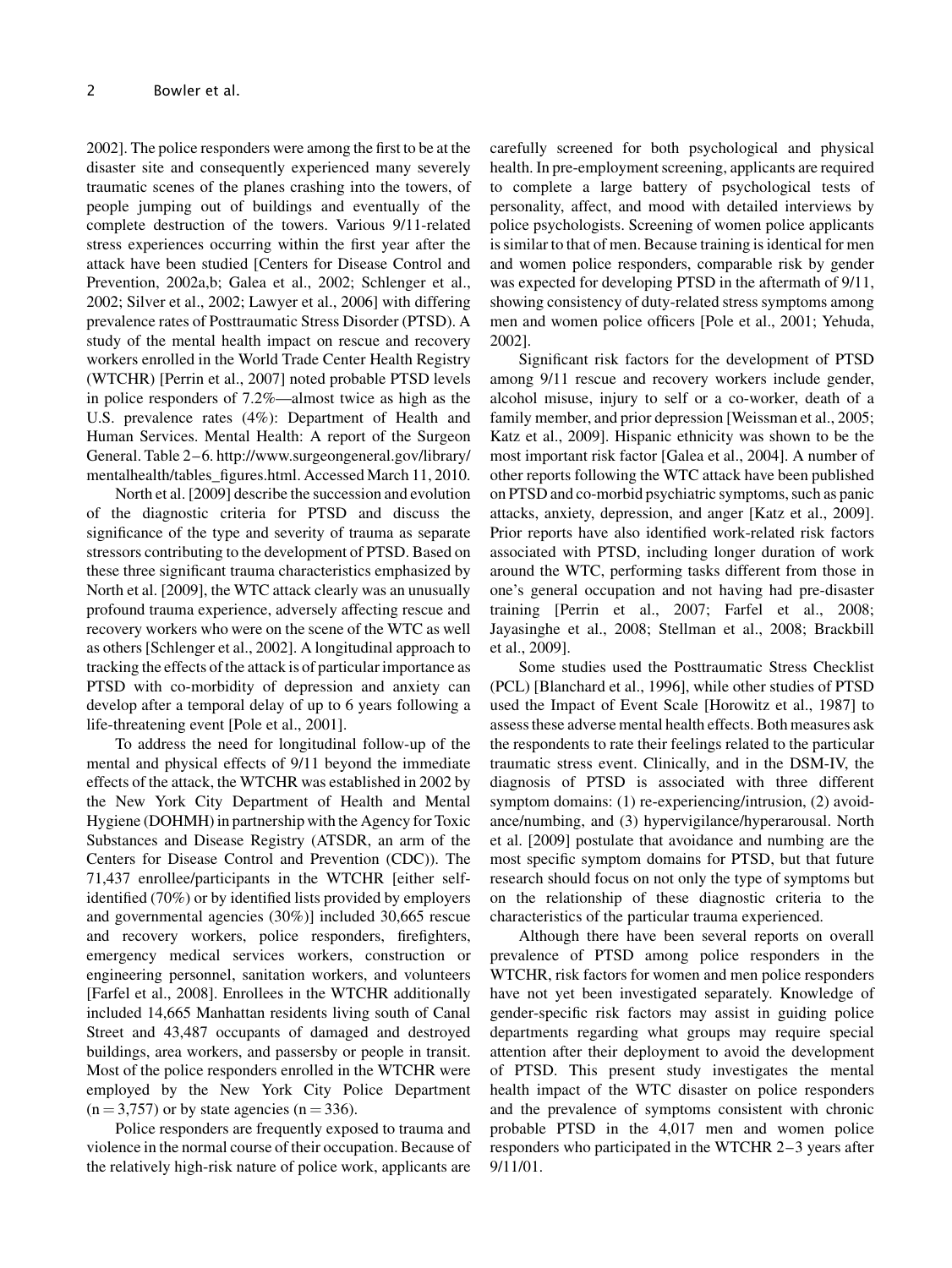### METHODS

## Study Population

A total of 4,017 police responders (excluding 74 police responders who did not complete all of the PCL items) were successfully recruited and completed WTCHR baseline interviews using methods described previously [Farfel et al., 2008]. Police responders to the 9/11 terrorist attack and its aftermath were included if they had worked at least one shift from September 11, 2001 to June 30, 2002 at the WTC or related sites, such as the New York downtown area, or were involved in the transportation of the debris between the WTC site and barges. Excluded were those who worked exclusively at the Staten Island Landfill. Interviews were conducted between September 2003 and November 2004, using confidential computer-assisted telephone interviewing (CATI) for 3,759 police and in-person personal interviewing (CAPI) for 258 police. Interviews were conducted in English (n = 4,010), Spanish (n = 4), Cantonese (n = 1), Mandarin (n = 1), or Polish (n = 1). It has been previously estimated [Murphy et al., 2007] that 69% of the 5,000 most highly exposed employees of the NYPD enrolled in the WTCHR.

## Consent and Exclusions

A federal certificate of confidentiality was obtained.

Following Centers for Disease Control and New York City Health Department Institutional Review Board approval, all participants gave verbal consent.

## Measures

Survey questions included items on mental health status and the potential development of PTSD, specific demographic characteristics, and work tasks during rescue and recovery efforts at the WTC. PTSD was assessed using the PCL, Civilian Version [Blanchard et al., 1996], a validated event-specific instrument that consists of 17 items corresponding to the clinical criteria for PTSD from the Diagnostic and Statistical Manual of Mental Disorders, Revised Fourth Edition (DSM-IV) [American Psychiatric Association, 1994]. This measure was designed for use when formal individual psychological evaluations for PTSD are not feasible, and it has shown high levels of sensitivity (0.94– 0.97), specificity (0.86–0.99), positive predictive value (0.70–0.97), and diagnostic efficiency (0.83–0.96) [Brackbill et al., 2009]. Each symptom's severity is rated by the respondent using a 5-point Likert-type scale, with one signifying not having the symptom and five signifying having the most severe symptom. A response of three (moderate severity) or above on each item was used to indicate presence

of the symptom. Symptoms were further clustered into three subscales or ''Domains'' according to DSM-IV: Domain B reexperiencing/intrusion; Domain C—avoidance/numbing; Domain D—hypervigilance/hyperarousal. A participant was considered to have ''chronic probable'' PTSD if he or she endorsed at least one of five items from Domain B; at least three of seven items from Domain C; and at least two of five items from Domain D. To facilitate comparisons across studies, PTSD prevalence was also calculated using both a cutoff PCL score  $> 44$  and a cutoff PCL score  $> 50$  (for the total score of the 17 items) as alternative definitions of "probable PTSD", recognizing that the PCL  $\geq$  44 cutoff score provides one of the highest levels of diagnostic efficiency at 0.94 [Blanchard et al., 1996].

To assess the potential for co-morbid and pre-existing mental health problems, participants were asked during the interview if they had had depression, anxiety, or other emotional problems since 9/11. If they answered affirmatively, they were asked if they had this before 9/11 and whether these symptoms got worse after 9/11.

Information about WTC-related exposures was collected in the structured interview [Brackbill et al., 2006]. It included: (1) life threat, including being caught in the dust/ debris cloud that resulted from the collapse of the towers; (2) sustaining a cut or puncture wound, sprain or strain, burn, broken bone, or head injury on September 11, 2001; and (3) personally witnessing one or more of four specified horror events: an airplane hitting the WTC; buildings collapsing; people injured or killed; people falling or jumping from the WTC towers. Police responders were also asked to specify their employer and/or precinct, their locations during their 9/11-related activities, and whether they worked directly on the pile of debris at the WTC site.

### Data Analysis

Descriptive statistics were used to report the demographic, disaster-specific exposures, and work characteristics of the participants.

The  $\chi^2$  test was used to examine differences between men and women on the proportions of responders scoring 3 or higher and 2 or lower on the individual PCL items, as well as differences in the proportions of those meeting DSM-IV criteria for each PCL subscale.

Logistic regression was performed to determine the relative strength of association between probable PTSD (according to DSM-IV criteria) and the explanatory demographic variables and specific risk factors [Geyh et al., 2005; Perrin et al., 2007; Stellman et al., 2008]. Multivariate logistic regressions were performed for men and women separately to identify gender-specific explanatory variables for probable PTSD. Variable selection was performed within each gender separately. Bivariate logistic regressions of PTSD status on all relevant variables were performed, and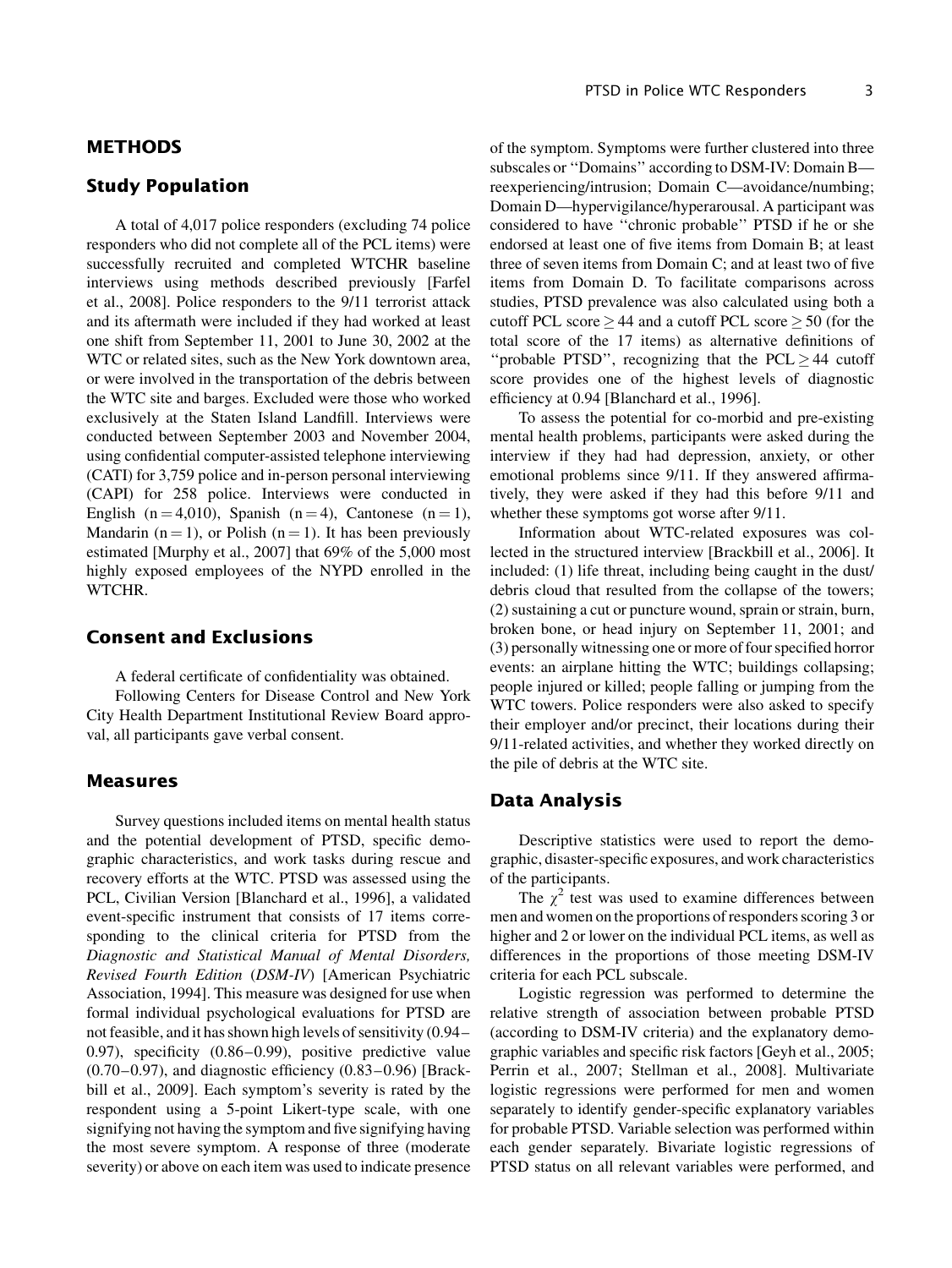those variables whose associations with PTSD were significant at the 0.05 level were included in the multivariate model. Potential confounders or effect modifiers that were considered included age, race/ethnicity, highest educational level, gender, and marital status. Except for age (in 10-year increments), household income, and highest educational level, all the variables in the final analysis models were categorical, and include ethnicity, marital status, and the 9/11 disaster-related work variables (having worked on WTC site pile or not, and employment by a specific police force).

A backward selection logistic regression model (with a P-value cutoff at 0.05) was performed for the association between PTSD outcome and independent variables, separately for men and women. Only variables with significant variance contributions were included as covariates in the final model. To address the fact that at least three definitions of probable PTSD based on the PCL have been commonly used by researchers (DSM-IV criteria, as was used in this analysis, PCL score  $\geq$  44, and PCL score  $\geq$  50), adjusted odds ratios were calculated using each of the three different criteria for probable PTSD outcome.

Due to the observed difference in probable PTSD by gender and ethnicity, adjusted prevalence estimates were obtained using predicted marginals [Graubard and Korn, 1999]. These predicted marginal models included other confounders or effect modifiers if they showed a significant contribution in the logistic regression model. SAS, Version 9.2 [SAS Institute, Inc., 2008], was used for all statistical analyses and predicted marginal analyses were performed via SUDAAN 7 software [RTI International, 2005].

# RESULTS

After excluding those who did not complete the PCL, 4,017 participants, 3,435 (85.5%) men, and 582 (14.5%) women were included in the current study. Table I describes the demographic characteristics of the total group, as well as separately for men and women. Mean age on 9/11 for the total group was similar for men and women. Responses to questions about race/ethnicity indicated that 70.4% of the police were white. The group of women was ethnically more diverse than men, with fewer white (48.8%) and more Hispanic (25.1%) and African-American (21.3%) women responders, compared with men (74.0% white, 15.1% Hispanic, and 6.2% African-American). Income differed between men and women, with women reporting lower household income. Ninety-nine percent of the police responders had greater than high school education, which was similar for men and women. More men reported that they were currently married, while more women were not married but living with a partner, widowed, divorced or separated, or never married.

Table II shows the occupational, exposure, and injury experiences of police responders. The largest group (88.1%) of police responders was employed by NYPD. More male police agency employees witnessed one or more types of horror compared with women. The most common events reported were seeing people injured and buildings collapsing. More women police responders reported seeing airplanes hitting the towers than men, although more men police responders reported that they witnessed seeing people injured in the attack. Cuts, the most common type of injury, were reported more by men; more women reported burns, and the least common injuries were concussions. More than half of the police responders reported that they were in the dust/ debris cloud surrounding the site. A relatively small proportion of police responders reported being inside the WTC towers or buildings that were damaged during the attack. Due to the immediate physical proximity of Port Authority of New York and New Jersey command centers and offices within the WTC Towers, Port Authority police responders were the first to respond during and in the immediate aftermath of the attack. Port Authority responders had a significantly higher overall prevalence of probable PTSD (19.2%) than police responders working for other 9/11 employers (6.9%).

# Depression, Anxiety, or Emotional Problems

Of the 1,038 police responders reporting any depression, anxiety, or emotional problems after 9/11/01, 72 (6.9%) indicated they had these symptoms prior to 9/11. Women reported symptoms of depression, anxiety, or emotional problems post-9/11 significantly more often than men (36.7% vs. 24.3%,  $\chi^2$  = 39.4,  $P$  < 0.001), but did not differ from men prior to 9/11/01 (9.6% vs. 6.3%,  $\chi^2 = 2.76$ ,  $P = 0.09$ ).

# Probable PTSD by Gender

Table III shows the prevalence of probable PTSD using the DSM-IV, PCL  $\geq$  44, and PCL  $\geq$  50 criteria. Except for psychogenic amnesia within the avoidance subscale, women reported significantly higher frequency for each individual symptom in the PCL, and higher frequency of each of the three domains, reexperiencing/intrusion, avoidance/numbing, and hypervigilence/hyperarousal.

When examining the alternative PTSD scoring definitions (DSM-IV, PCL score  $\geq$  44 and PCL score  $\geq$  50), women similarly had higher prevalence of probable PTSD (13.9%, 14.3%, and 9.1%, respectively) than men (7.4%, 6.0%, and 3.5%, respectively). PTSD as defined by the DSM-IV criteria is the primary outcome shown in the tables, although all three definitions were examined in further analyses.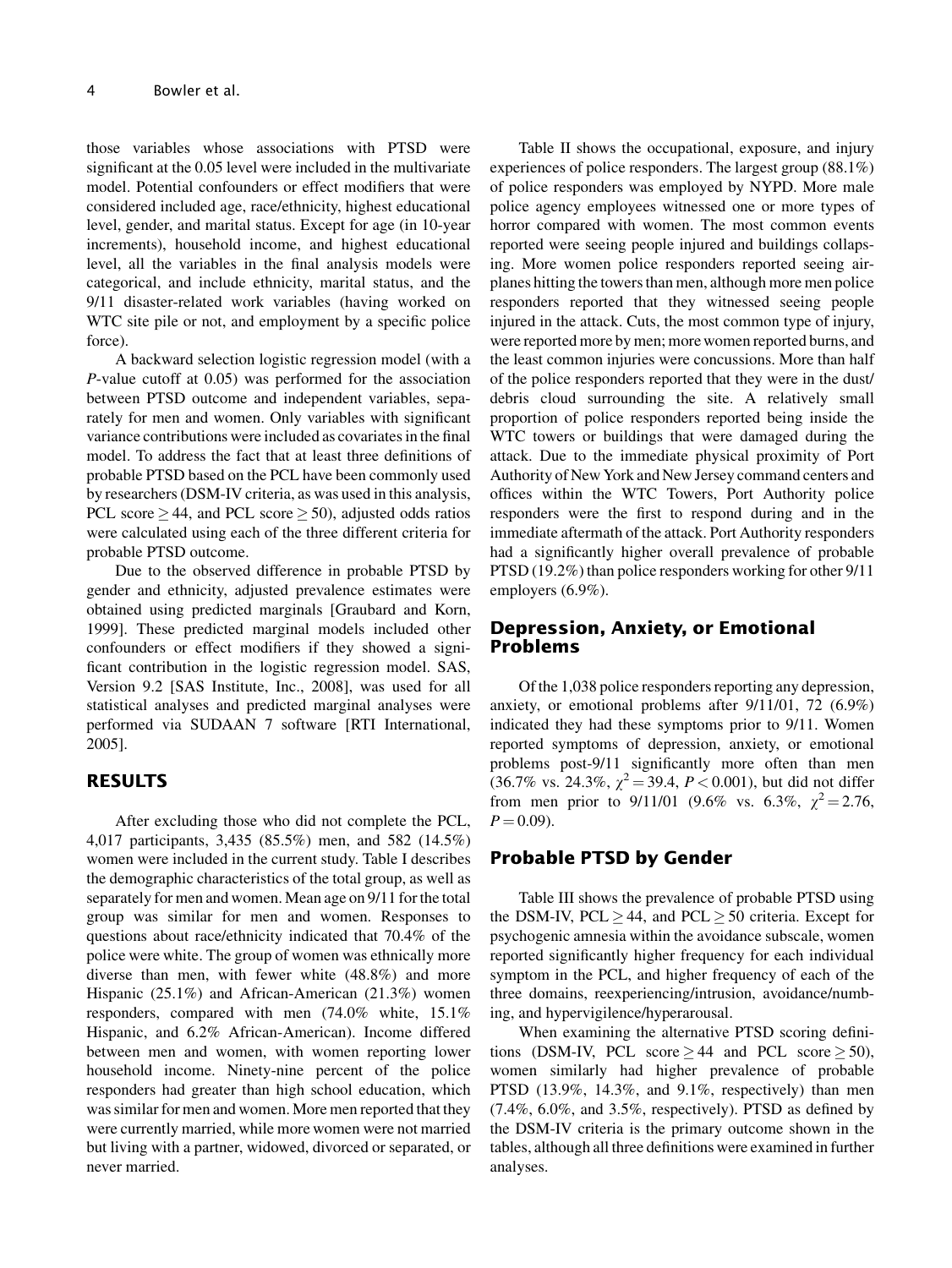|                                     | Total ( $N = 4,017$ ) | Men (n $= 3,435$ ) |       |      | Women ( $n = 582$ ) |      | <b>Men versus women</b> |          |
|-------------------------------------|-----------------------|--------------------|-------|------|---------------------|------|-------------------------|----------|
|                                     | N                     | $\%$               | n     | $\%$ | n                   | $\%$ | $\chi^2$                | P-value  |
| Age on 9/11 (years)                 |                       |                    |       |      |                     |      |                         |          |
| $18 - 24$                           | 97                    | 2.4                | 78    | 2.3  | 19                  | 3.3  | 2.1                     | 0.3440   |
| $25 - 44$                           | 3,347                 | 83.3               | 2,868 | 83.5 | 479                 | 82.3 |                         |          |
| $45 - 65 +$                         | 573                   | 14.3               | 489   | 14.2 | 84                  | 14.4 |                         |          |
| Race/ethnicity                      |                       |                    |       |      |                     |      |                         |          |
| White                               | 2,827                 | 70.4               | 2,543 | 74.0 | 284                 | 48.8 | 210.5                   | < 0.001  |
| African American                    | 338                   | 8.4                | 214   | 6.2  | 124                 | 21.3 |                         |          |
| Hispanic                            | 664                   | 16.5               | 518   | 15.1 | 146                 | 25.1 |                         |          |
| Asian                               | 96                    | 2.4                | 84    | 2.5  | 12                  | 2.1  |                         |          |
| <b>Multiracial and others</b>       | 92                    | 2.3                | 76    | 2.2  | 16                  | 2.8  |                         |          |
| Total household income <sup>a</sup> |                       |                    |       |      |                     |      |                         |          |
| $<$ \$25,000                        | 24                    | 0.6                | 17    | 0.5  | $\overline{7}$      | 1.2  | 74.8                    | < 0.0001 |
| $$25,000 - $50,000$                 | 391                   | 9.7                | 294   | 8.6  | 97                  | 16.7 |                         |          |
| $$50,000 - $75,000$                 | 1,092                 | 27.2               | 894   | 26.0 | 198                 | 34.0 |                         |          |
| $$75,000 - $100,000$                | 1,330                 | 33.1               | 1,167 | 34.0 | 163                 | 28.0 |                         |          |
| $>$ \$100,000 or more               | 1,180                 | 29.4               | 1,063 | 31.0 | 117                 | 20.1 |                         |          |
| Highest educational attainment      |                       |                    |       |      |                     |      |                         |          |
| Less than high school               | 25                    | 0.6                | 20    | 0.6  | 5                   | 0.9  | 11.3                    | 0.024    |
| High school diploma or graduate     | 2,472                 | 61.5               | 2,143 | 62.4 | 329                 | 56.5 |                         |          |
| College graduate                    | 1,195                 | 29.8               | 1,011 | 29.4 | 184                 | 31.6 |                         |          |
| Postgraduate degree                 | 305                   | 7.6                | 245   | 7.1  | 60                  | 10.3 |                         |          |
| Unknown                             | 20                    | 0.5                | 16    | 0.5  | 4                   | 0.7  |                         |          |
| <b>Marital status</b>               |                       |                    |       |      |                     |      |                         |          |
| Now married                         | 2,726                 | 67.9               | 2,524 | 73.5 | 202                 | 34.7 | 355.7                   | < 0.001  |
| Not married but living with partner | 210                   | 5.2                | 141   | 4.1  | 69                  | 11.9 |                         |          |
| Widowed, divorced, separated        | 414                   | 10.3               | 283   | 8.2  | 131                 | 22.5 |                         |          |
| Never married                       | 645                   | 16.1               | 467   | 13.6 | 178                 | 30.6 |                         |          |
| Unknown                             | 22                    | 0.6                | 20    | 0.6  | 2                   | 0.3  |                         |          |

**TABLE I.** Demographic and Exposure Characteristics of the Study Population by Gender

a<br><sup>a</sup> For the 241 participants whose income level was missing, data were imputed based on the median income of the census tract of the participant's residence on 9/11/01 from the 2000 US Census. Due to the small numbers of police responders in the <\$25,000 group, those with incomes <\$25,000 were combined with <\$50,000 to make up a ''lowest income'' group.When analyzed with this new grouping, PTSD prevalence was similar across income groups.

# Gender Risk Factors for Developing Probable PTSD

Table IV shows significant factors for PTSD identified by stepwise logistic regression in gender-specific models. The strongest risk factor for probable PTSD 2–3 years later for both genders was reporting at least one injury.

For women, witnessing one or more types of horror during 9/11 resulted in nearly double the probable PTSD than among women who did not. Older women and women with less education had a significantly greater risk of probable PTSD.

Men who worked inside the Twin Towers or adjacent buildings that collapsed during 9/11 had twice the prevalence of probable PTSD than men who were not inside the towers. Men of Hispanic ethnicity or Asian or multi-racial background had significantly higher levels of probable PTSD than white men. Similar to women, older men had a significantly higher prevalence of probable PTSD than younger men. In contrast to women, men who had less than college education or who witnessed a horror event on 9/11/01 did not report more probable PTSD.

The adjusted odds ratios resulting from the analysis of probable PTSD using the three alternative criteria of DSM-IV, PCL  $\geq$  44, and PCL  $\geq$  50 were compared (data not shown). Although, as noted in Table III, the prevalence of probable PTSD was reduced when the more restrictive criteria of  $PCL \ge 50$  were used, the risk factors for PTSD remained significant after adjustment, with the exception that witnessing a horror event and education less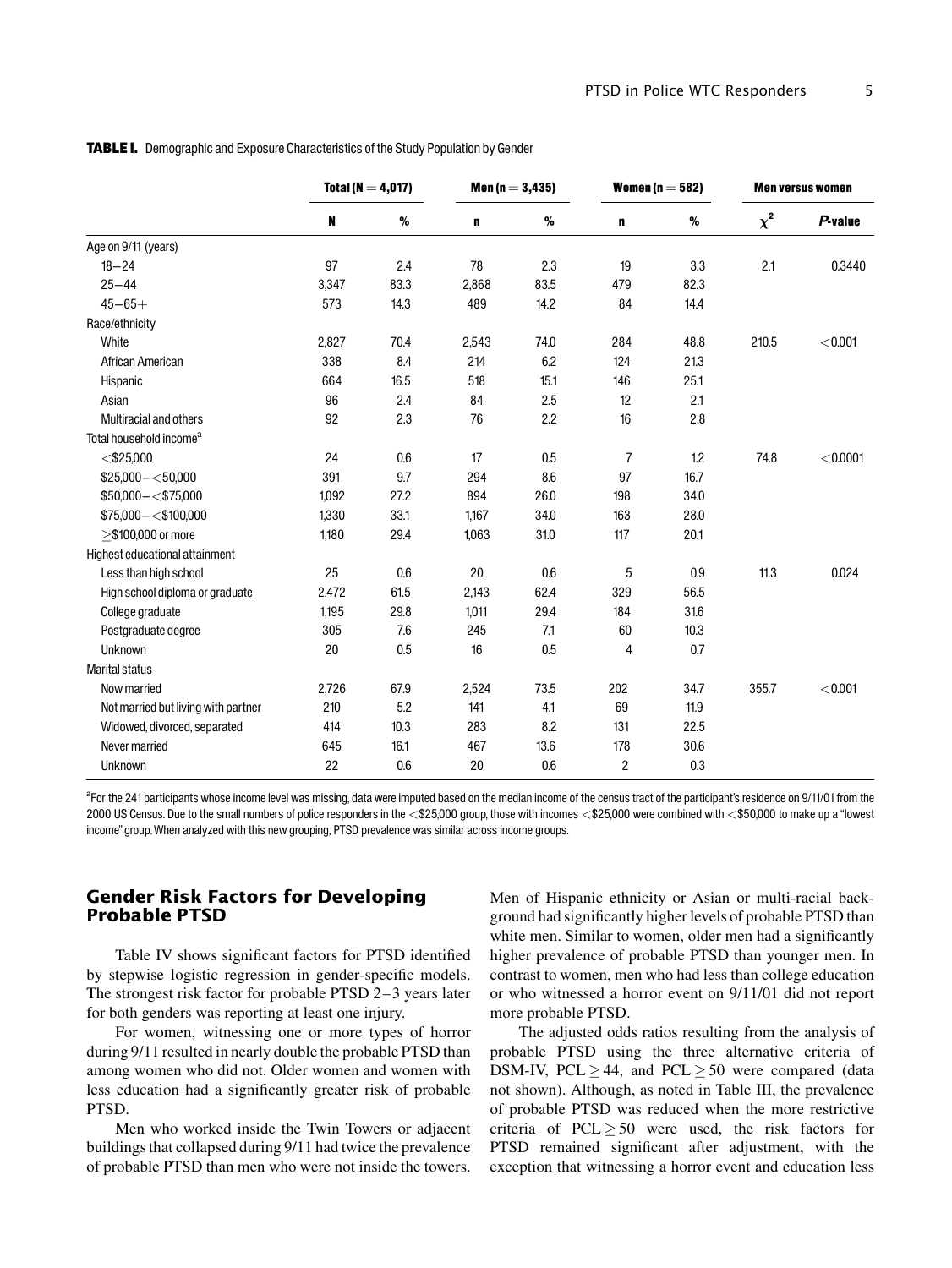#### 6 Bowler et al.

#### **TABLE II.** Occupation, Exposure, and Injury Experiences of Police Responders

|                                                     | $Total(N = 4,017)$ |      | Men ( $n = 3,435$ ) |      | Women ( $n = 582$ ) |      | <b>Men versus women</b> |         |
|-----------------------------------------------------|--------------------|------|---------------------|------|---------------------|------|-------------------------|---------|
|                                                     | n                  | %    | n                   | %    | n                   | %    | $\chi^2$                | P-value |
| Employer to 9/11                                    |                    |      |                     |      |                     |      |                         |         |
| <b>NYPD</b>                                         | 3,537              | 88.1 | 3,007               | 87.5 | 530                 | 91.1 | 18.79                   | 0.0021  |
| <b>Port Authority Police</b>                        | 94                 | 2.3  | 86                  | 2.5  | 8                   | 1.4  |                         |         |
| <b>NY City Sheriff</b>                              | 76                 | 1.9  | 66                  | 1.9  | 10                  | 1.7  |                         |         |
| New York State Troopers                             | 53                 | 1.3  | 49                  | 1.4  | 4                   | 0.7  |                         |         |
| Other state police                                  | 125                | 3.1  | 120                 | 3.5  | 5                   | 0.9  |                         |         |
| Federal law enforcement                             | 132                | 3.3  | 107                 | 3.1  | 25                  | 4.3  |                         |         |
| Personally witnessed any horror on 9/11             | 2,478              | 61.7 | 2,144               | 62.4 | 334                 | 57.4 | 5.32                    | 0.02    |
| See airplane going into the building                | 586                | 14.6 | 471                 | 13.7 | 115                 | 19.8 | 14.61                   | < 0.001 |
| See people injured                                  | 1.879              | 46.9 | 1.655               | 48.3 | 224                 | 38.8 | 17.79                   | < 0.001 |
| See building collapsing                             | 1,621              | 40.4 | 1,400               | 40.8 | 221                 | 38.0 | 1.63                    | 0.20    |
| See people jumping/falling from building            | 674                | 16.8 | 569                 | 16.6 | 105                 | 18.1 | 0.79                    | 0.38    |
| Sustained any injury (excluding eye injury) on 9/11 | 795                | 19.8 | 697                 | 20.3 | 98                  | 16.8 | 3.73                    | 0.053   |
| Sprain                                              | 337                | 8.4  | 291                 | 8.5  | 46                  | 7.9  | 0.22                    | 0.64    |
| <b>Broken bone</b>                                  | 35                 | 0.9  | 30                  | 0.9  | 5                   | 0.9  | 0.001                   | 0.98    |
| Concussion                                          | 28                 | 0.7  | 21                  | 0.6  | $\overline{7}$      | 1.2  | 2.51                    | 0.11    |
| Other injury                                        | 316                | 7.9  | 273                 | 8.0  | 43                  | 7.4  | 0.2                     | 0.65    |
| Cut                                                 | 582                | 14.5 | 524                 | 15.3 | 58                  | 10.0 | 11.02                   | < 0.001 |
| <b>Burn</b>                                         | 85                 | 2.1  | 65                  | 1.9  | 20                  | 3.4  | 5.71                    | 0.02    |
| Inside tower or other collapsed buildings           |                    |      |                     |      |                     |      |                         |         |
| Yes                                                 | 153                | 3.8  | 139                 | 4.1  | 14                  | 2.4  | 3.66                    | 0.06    |
| <b>No</b>                                           | 3,864              | 96.2 | 3,296               | 95.5 | 568                 | 97.6 |                         |         |
| Caught in dust and debris cloud                     |                    |      |                     |      |                     |      |                         |         |
| Yes                                                 | 2,275              | 56.8 | 1,966               | 57.3 | 309                 | 53.4 | 3.18                    | 0.07    |
| No                                                  | 1,733              | 43.2 | 1,463               | 42.7 | 270                 | 46.6 |                         |         |

than college were no longer statistically significant for women.

As is shown in Figure 1, women of all racial/ethnic groups have higher marginal prevalence of PTSD, with Hispanic and white women showing statistically significantly increased marginal prevalence of probable PTSD compared with Hispanic and white men, respectively.

The PCL domains of reexperiencing/intrusion, avoidance/numbing, and hypervigilance/hyperarousal were considered separately for determining risk factors. Results showed gender differences for reexperiencing/intrusion, avoidance/numbing, and for hypervigilance/hyperarousal using the DSM-IV criteria for PTSD. Among men, sustaining any injuries, witnessing horror, being inside the WTC towers, older age, and Hispanic ethnicity were significantly associated with each of the separate PCL domains. Among women, sustaining any injuries and witnessing horror were also associated with greater prevalence of higher scores on all three domains. Older age was associated with reexperiencing/intrusion and hypervigilance/hyperarousal, although Hispanic ethnicity was only associated with reexperiencing/intrusion, but not avoidance/numbing or hypervigilance/ hyperarousal.

# **DISCUSSION**

Among responders to the WTC attack, police responders have the lowest overall rate of PTSD: prevalence rates were 8.3% for police, 9.1% for volunteers affiliated with an organization such as the Red Cross, 17.4% for firefighters, and 24.5% for non-affiliated volunteers, determined using the same DSM-IV criteria as in this report [Perrin et al., 2007]. A possible factor explaining the lower prevalence rates among police responders may be the intensive screening of applicants for potential psychiatric risk factors, resulting in selection of more resilient individuals.

Relatively few reports are available on the prevalence of PTSD among police. Although some researchers [Ozer et al., 2003; Marmar et al., 2006] report ''robust'' predictors of increased overall prevalence of chronic PTSD, such as peritraumatic panic reaction, most researchers who study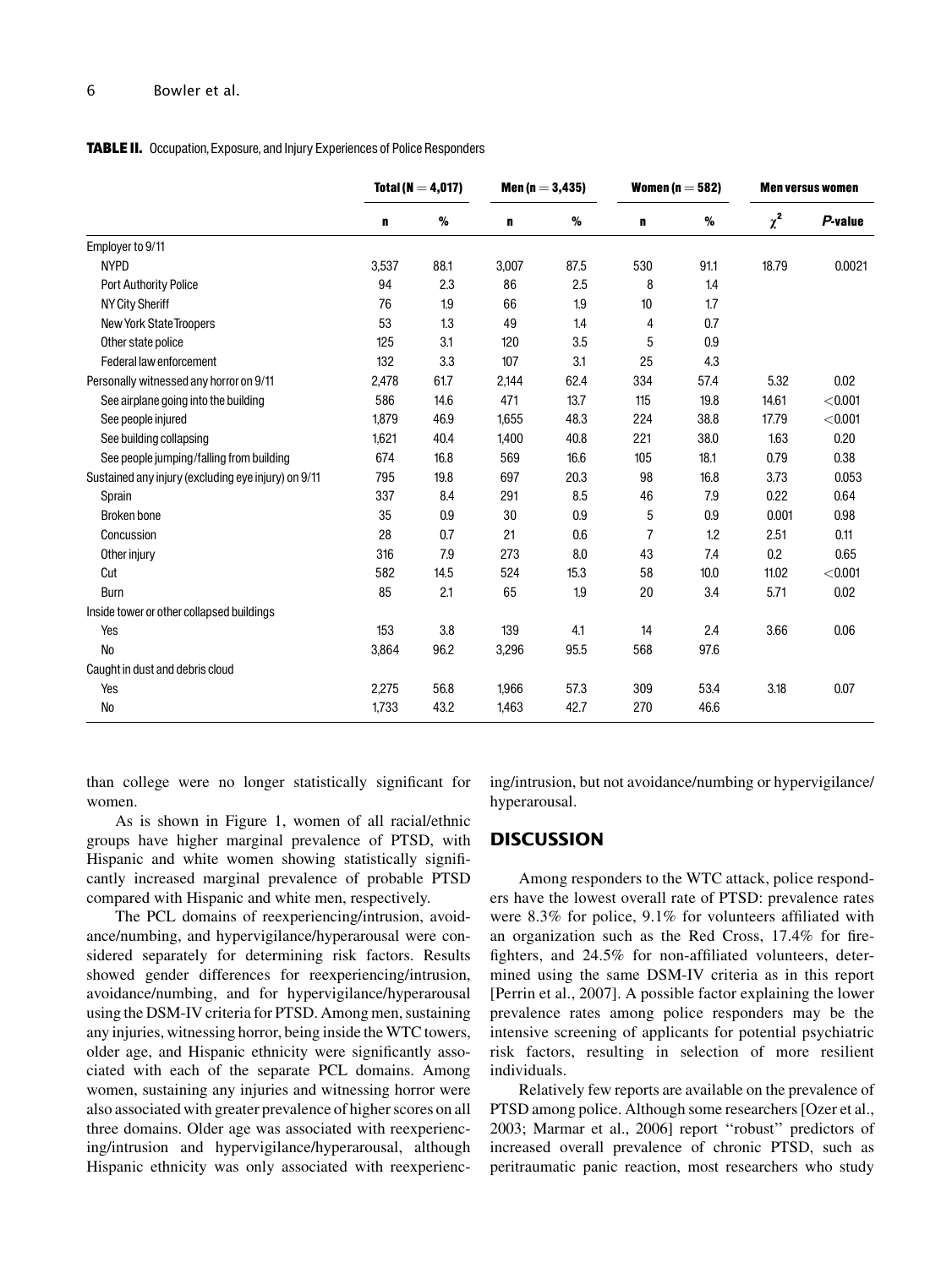|                                                        | Total ( $N = 4,017$ ) |      | Men (n $=$ 3,435) |      | Women ( $n = 582$ ) |      |
|--------------------------------------------------------|-----------------------|------|-------------------|------|---------------------|------|
|                                                        | N                     | %    | n                 | %    | N                   | %    |
| Chronic probable current PTSD                          |                       |      |                   |      |                     |      |
| Determined by DSM-IV criteria                          | 334                   | 8.3  | 253               | 7.4  | 81                  | 13.9 |
| Determined by PCL-cutoff $($ >44)                      | 290                   | 7.2  | 207               | 6.0  | 83                  | 14.3 |
| Determined by PCL-cutoff (>50)                         | 174                   | 4.3  | 121               | 3.5  | 53                  | 9.1  |
| Endorsement on subdomain/individual items <sup>a</sup> |                       |      |                   |      |                     |      |
| Reexperiencing/intrusionb                              | 1,086                 | 27.0 | 878               | 25.6 | 208                 | 35.7 |
| Intrusive memories                                     | 620                   | 15.4 | 490               | 14.3 | 130                 | 22.3 |
| Dreams or nightmares                                   | 226                   | 5.6  | 179               | 5.2  | 47                  | 8.1  |
| <b>Flashbacks</b>                                      | 257                   | 6.4  | 186               | 5.4  | 71                  | 12.2 |
| Upset by reminders                                     | 735                   | 18.3 | 581               | 16.9 | 154                 | 26.5 |
| Physical reminders                                     | 321                   | 8.0  | 243               | 7.1  | 78                  | 13.4 |
| Avoidance/numbing <sup>c</sup>                         | 486                   | 12.1 | 377               | 11.0 | 109                 | 18.7 |
| Avoids thoughts or feelings                            | 784                   | 19.5 | 620               | 18.1 | 164                 | 28.2 |
| Avoids reminders                                       | 426                   | 10.6 | 316               | 9.2  | 110                 | 18.9 |
| Psychogenic amnesia                                    | 290                   | 7.2  | 239               | 7.0  | 51                  | 8.8  |
| Loss of interest                                       | 369                   | 9.2  | 279               | 8.1  | 90                  | 15.5 |
| Detachment or estrangement                             | 377                   | 9.4  | 296               | 8.6  | 81                  | 13.9 |
| Restricted range of affect                             | 295                   | 7.3  | 234               | 6.8  | 61                  | 10.5 |
| Sense of shortened future                              | 558                   | 13.9 | 436               | 12.7 | 122                 | 21.0 |
| Hypervigilance/hyperarousal <sup>a</sup>               | 947                   | 23.6 | 755               | 22.0 | 192                 | 33.0 |
| Insomnia                                               | 902                   | 22.5 | 733               | 21.3 | 169                 | 29.0 |
| Irritability or anger                                  | 525                   | 13.1 | 418               | 12.2 | 107                 | 18.4 |
| Difficulty concentrating                               | 494                   | 12.3 | 378               | 11.0 | 116                 | 19.9 |
| Hypervigilance                                         | 1,491                 | 37.1 | 1,225             | 35.7 | 266                 | 45.7 |
| Jumpy or easily startled                               | 446                   | 11.1 | 328               | 9.6  | 118                 | 20.3 |

TABLE III. Prevalence of Chronic Probable Posttraumatic Stress Disorder (PTSD) and Individual PTSD Symptoms Among Police Responders, by Gender

<sup>a</sup>Each symptom is answered on a 5-point Likert scale where 1  $=$  not at all; 2  $=$  a little bit; 3  $=$  moderately; 4  $=$  quite a bit;  $5$  = extremely. For each individual item, the percent endorsement was determined by responses rated 3 or greater.

*b***Reexperiencing/intrusion: at least one item endorsed.** 

<sup>c</sup> Avoidance and numbing: at least three items endorsed.

<sup>d</sup>Hypervigilance/hyperarousal symptoms: at least two items endorsed.

rescue workers do not focus on police as a separate group [North et al., 2002; Benedek et al., 2007].

The prevalence of probable PTSD was significantly higher among women police responders than men responders in the WTCHR. In addition, the predicted marginal prevalence of probable PTSD among white and Hispanic women police responders was higher than among white and Hispanic men, adjusting for other demographic factors and 9/11-related work experiences. These findings, although consistent with reported gender differences in PTSD prevalence among the general population [Breslau et al., 1997, 1998; Zlotnick et al., 2001; Breslau, 2002; Gill et al., 2005; Tolin and Foa, 2006; Yehuda et al., 2006], were particularly unexpected considering that men and women police undergo the same screening process and that men police responders reported experiencing more traumatic events associated with 9/11. An examination of gender differences in pre-morbid mental health showed that women police responders pre-9/11 did not report having had more depression, anxiety, or other emotional problems than men.

In addition to the observed gender differences in PTSD prevalence rates, such differences were also observed for the risk factors for PTSD. Having less than a college education or witnessing a horror event on 9/11 was a significant risk factor based on the backward elimination process using stepwise logistic regression only among the group of women. The risk factors of having been inside the Twin Towers or other collapsed buildings on the day of the attack or being of Hispanic ethnicity or Asian or multiracial background were unique to the men police responders. For both groups, the likelihood of developing PTSD increased significantly with advancing age or having sustained an injury. The observed association of older age with PTSD in both men and women police is similar to other reports [DiGrande et al., 2008], as is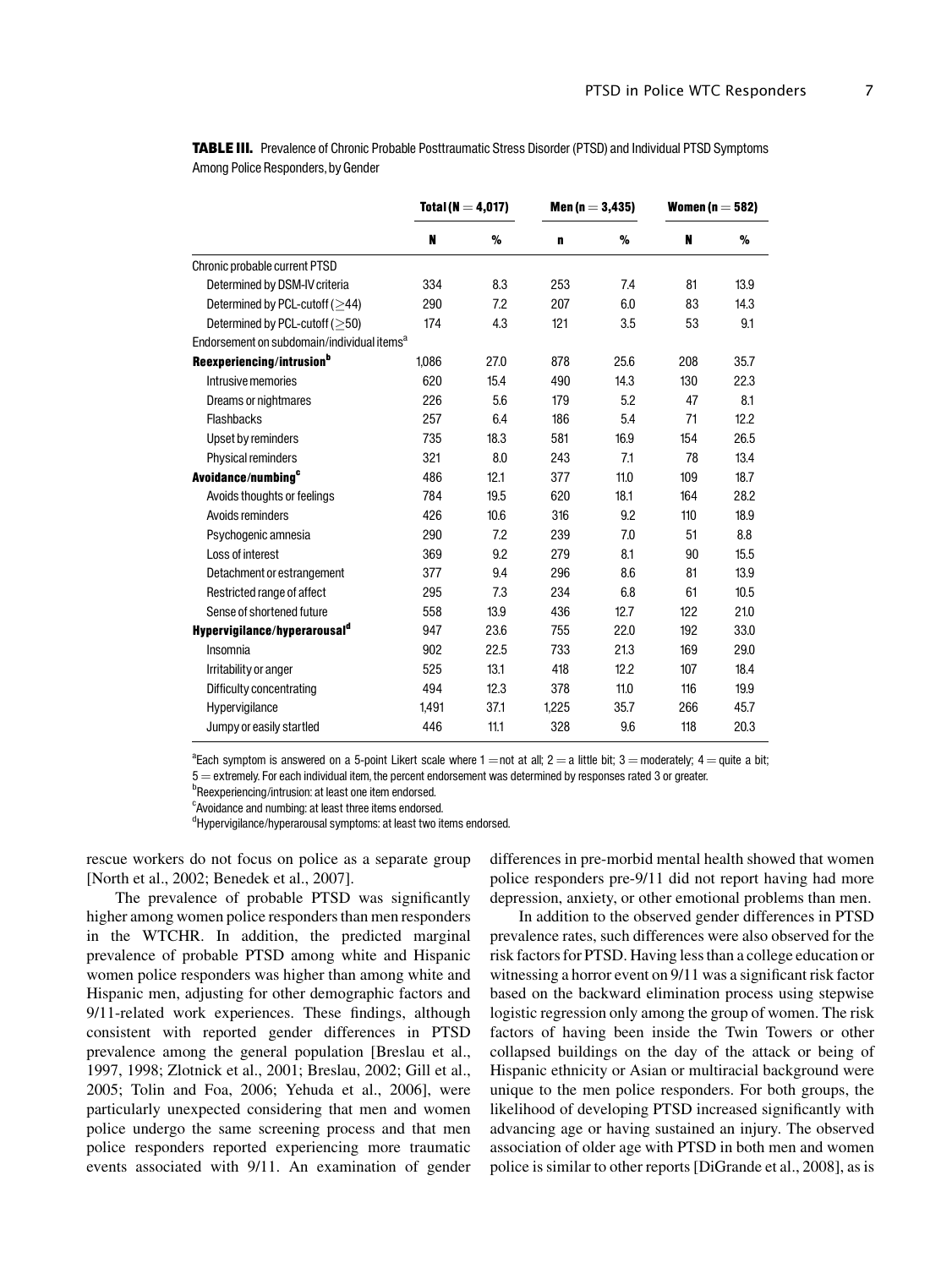**TABLE IV.** Risk Factors for Probable PTSD: Statistically Significant Adjusted Odds Ratios for Current Probable PTSD (Using DSM-IV Criteria) Among Police, by Gender

|                                         |      | <b>Men only</b> | <b>Women only</b> |               |  |
|-----------------------------------------|------|-----------------|-------------------|---------------|--|
| <b>Risk factor</b>                      | a0R  | 95% CI          | a0R               | 95% CI        |  |
| Age per 10 years                        | 1.32 | $1.11 - 1.57$   | 1.68              | $1.18 - 2.38$ |  |
| Race/ethnicity                          |      |                 |                   |               |  |
| White (ref)                             | 1    |                 |                   |               |  |
| African American                        | 1.26 | $0.75 - 2.14$   |                   |               |  |
| Hispanic                                | 1.71 | $1.22 - 2.40$   |                   |               |  |
| Asian and other                         | 1.87 | $1.10 - 3.21$   |                   |               |  |
| Education                               |      |                 |                   |               |  |
| Less than college                       |      |                 | 1.79              | $1.06 - 3.01$ |  |
| College degree and above (ref)          |      |                 | 1                 |               |  |
| Personally witnessed any horror on 9/11 |      |                 |                   |               |  |
| Yes                                     |      |                 | 1.79              | $1.02 - 3.13$ |  |
| No (ref)                                |      |                 | 1                 |               |  |
| Sustained injury on 9/11                |      |                 |                   |               |  |
| Yes                                     | 242  | $1.83 - 3.19$   | 2.90              | $1.68 - 5.01$ |  |
| No (ref)                                | 1    |                 | 1                 |               |  |
| Inside Twin Tower or adjacent           |      |                 |                   |               |  |
| building that collapsed                 |      |                 |                   |               |  |
| during 9/11                             |      |                 |                   |               |  |
| Yes                                     | 2.15 | $1.34 - 3.44$   |                   |               |  |
| No (ref)                                | 1    |                 |                   |               |  |

aOR, adjusted odds ratio.

Multivariable analyses were performed with or without income, which showed no difference. For the purpose of maximizing power, final models were run with the imputed income, if missing. Although low income has previously been shown to be a significant risk factor for developing PTSD in the general population except for the lowest income level (<\$25,000 total household income), it did not have a significant effect on PTSD in this police cohort. Due to the small numbers of police in the  $<$ \$25,000 group, those with incomes  $<$  \$25,000 were combined with  $<$  \$50,000 to make up a ''lowest-income'' group. When analyzed with this new grouping, PTSD prevalence was similar across income groups.

being of Hispanic ethnicity [Galea et al., 2004]. Gershon et al. [2002] investigated risk factors contributing to perceived work stress among older (>50) law enforcement officers in NYC, and similarly found that witnessing traumatic incidents was one of the significant factors  $(OR = 3.84)$ , along with using maladaptive coping strategies  $(OR = 4.95)$ . Gershon et al. [2002] also report that perceived work stress was highly associated with mental health symptoms such as depression  $(OR = 9.27)$ , anxiety  $(OR = 6.84)$ , somatization  $(OR = 5.74)$ , and PTSD symptoms  $(OR = 2.89)$ . Due to the small number of women participating  $(n = 2)$ , gender differences were not examined.

Contrary to our findings of gender differences in probable PTSD among police responders, no significant gender differences in probable PTSD prevalence was reported for Gulf War veterans [Kulka et al., 1990; Sutker et al., 1995]. In a study by Stellman et al. [2008] of WTC rescue and recovery workers, women represented 12.7% of the population studied, with a probable PTSD prevalence using a score  $\geq 50$  on the PCL of 12.1%, compared with 10.9% among men, but the difference in prevalence was not significant. Pole et al. [2001] similarly did not find significant gender differences in the frequency of PTSD symptoms among police officers in three urban police departments and the authors posit that training and selection could be a possible explanation. This was also supported by Stuber et al. [2006] who found no gender differences in 9/11-related probable PTSD prevalence among NYC residents although he reports an increased lifetime prevalence of PTSD among women.

In contrast to the above-cited studies showing no difference in PTSD rates by gender, higher prevalence rates of PTSD have been reported for non-police women [Breslau et al., 1997, 1998; Breslau, 2002], similar to the police women in this study. Breslau postulates that although women in the general population are less likely than men to experience traumatic events, women are more likely to develop PTSD following exposure to severe traumas such as assault (36%) compared to men (6%). A recent meta-analysis of factors attributed to the development of PTSD [Tolin and Foa, 2006] concluded that irrespective of the type of precipitating trauma, other past trauma, income, and history of affective disorders, women are 2–3.5 times more likely than men to develop PTSD following a traumatic event. Correspondingly, the WTCHR reported significantly more probable PTSD for women registrants overall (20%) than for men (14%) [Farfel et al., 2008].

Given that the pre-employment screening and training were similar for police women and men, the findings of elevated levels of PTSD in women needs to be further investigated to better understand its cause and to identify and implement preventive measures. This requires greater knowledge of known risk factors, such as prior childhood or sexual abuse, prior affective disturbance, being a single caretaker of young children [Hagen and Carouba, 2002] and possible potential differences in the way women self-report psychological symptoms. We were unable to evaluate these risk factors since questions on these topics were not included in the baseline interviews in the WTCHR. Theoretically, the jobs police women performed, and their relation to psychological exposures may have been different from those of men. However, on 9/11 and in the days that followed, many women reported they felt they had equal status to men police agency workers in their rescue work, as they were performing the same tasks [Hagen and Carouba, 2002].

This study is composed of police responders from New York City, the Port Authority, New York State and other agencies. Participants who worked for the Port Authority (PA) had higher rates of PTSD overall. This difference may arise from several exposure differences in demographic and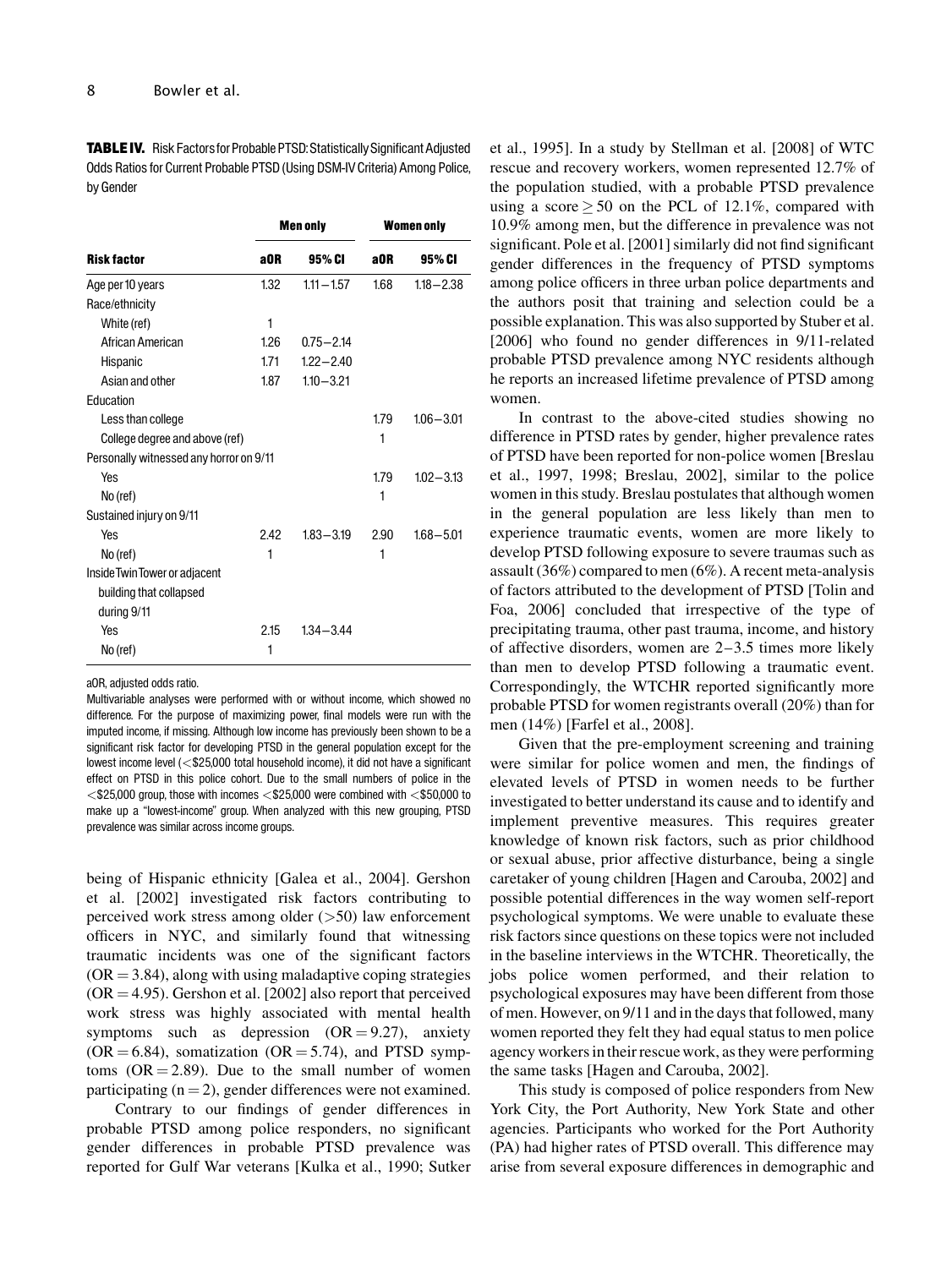

Predicted Marginal Prevalence\*\* of PTSD by Race/Ethnicity & Gender

FIGURE 1. \*Gender difference is significant in the total population ( $P = 0.0002$ ), in the white population ( $P = 0.004$ ), and in the Hispanic population ( $P = 0.01$ ), while non-significant in African Americans.\*\*Predicated marginal prevalence is adjusted by age, education, income,maritalstatus,reportedexposuretothedustcloudornot,witnessinganyhorroreventornot,insidetheWTCtowerorothercollapsed buildings or not, and injured or not during 9/11.

work characteristics in the PA police responders. PA WTCHR participants are older than non-PA employees, and are more likely to be Hispanic. A much higher percent of PA workers than non-PA workers witnessed the immediate horrifying events and reported having had injuries themselves. The Port Authority police had two command centers, as well as extensive office space within the WTC towers [Hagen and Carouba, 2002]. PA first responders had a higher mortality rate than all the other groups, which further increased the risk in their surviving peers for mental health effects.

There are several limitations to this study. Since the WTC Health Registry baseline interview took place 2– 3 years after 9/11, this is a study of chronic residual probable PTSD. It is not known if the PTSD prevalence in the police responders may have been higher during the first year after the attack. Another limitation to the present study may be a potential non-response bias for those who no longer have PTSD symptoms and for those who had high levels of PTSD during the acute phase (first year post-trauma). Recall bias may have been present, as exposure and injury histories were based on self-report. Moreover, not all of the PTSD reported by the Registry respondents may reflect 9/11-associated morbidity due to the unavailability of information on pre- or post-9/11 trauma experiences. No data was obtained on ''typical'' police agency job assignments outside of the exposure and during and after work on the 9/11 disaster. This might have contributed to differential development of PTSD among different subsets of police responders to the events of 9/11. The extensive co-morbidity involving asthma, and gastro-esophageal reflux disorder among police and other 9/

11-exposed populations is beyond the scope of this article and will be addressed in future analyses.

Numerous other recognized risk factors for PTSD were not examined in the Registry's baseline survey, including length of time on the force, having prior experiences of sexual violence, or personality characteristics such as resilience and hardiness. A follow-up interview has taken place at the WTCHR about 6 years after 9/11 and 3 years after these baseline data were collected. Analysis of these followup data for police responders is taking place and a brief report will be issued after its completion.

One might argue that uniformed police responders would have been in good mental health because of their extensive pre-employment screening. Future longitudinal investigations and in-depth clinical interviews may serve to answer the questions arising out of the observed difference in the proportion of women police responders with probable PTSD. In any interview setting, however, it is possible that sensitive information, such as prior mental health problems or sexual violence, may not be revealed.

Farfel et al.'s [2008] overview of the 9/11 experiences indicate that the adverse health impacts were found not only among rescue and recovery workers, but also extended to residents near the WTC, as well as area workers and persons in transit near the site on 9/11. They report increased frequency of serious psychological distress in addition to PTSD symptoms, which are approximately four times higher than national estimates of current PTSD (16% vs. 4%). They also report that PTSD among those recruited through lists from employers or lists of Lower Manhattan residents, who likely experience lower self-selection bias, was higher than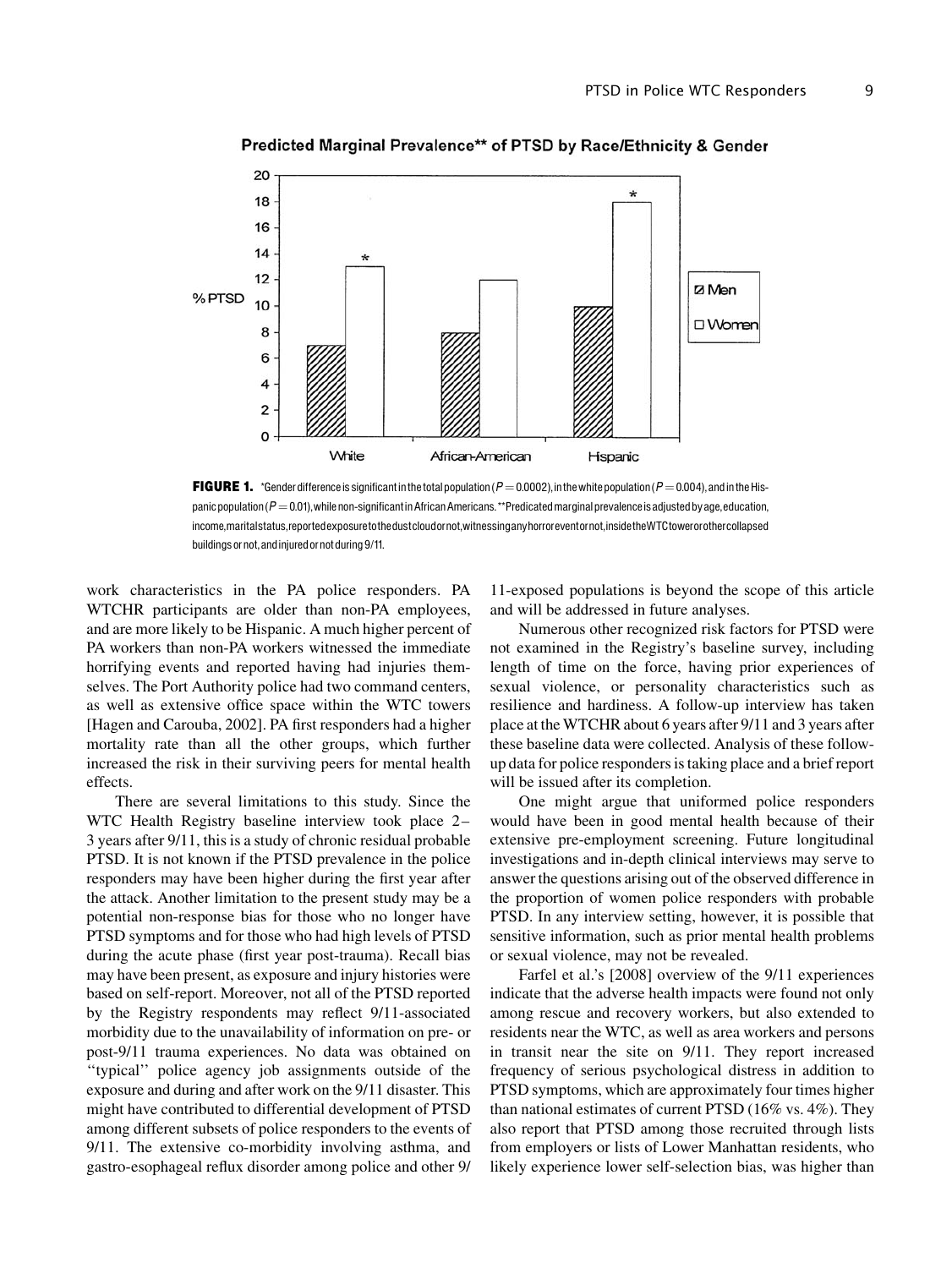expected (12.7%). No other terrorist disaster has been of the same scope as the 9/11 WTC incident and Farfel et al.'s work confirmed the ''substantial'' health effects for a large group of both civilian/residential and first responders.

Police are typically among the first responders at the scene of disasters and terrorist events. Their ability to function with high competence and strong leadership is crucial in the management of these events. Further study of possible mediating personality factors such as resilience, hardiness, and self-efficacy is essential in preventing PTSD after traumas and disasters. In addition, further knowledge of the specific risk factors will likely assist in developing effective prevention and treatment programs for police.

## ACKNOWLEDGMENTS

We thank the WTCHR police agency enrollees, former Chief Police Surgeon, Dr. Robert Thomas, deceased, and Dr. Eli Kleinman, Supervising Chief Surgeon, New York City Police Department, New York City Patrolmen's Benevolent Association, Sergeant's Benevolent Association, Lieutenant's Benevolent Association, Detectives Endowment Association, Captain's Benevolent Association, the NYPD Medical Department and Psychology Department. We also acknowledge and thank our colleagues Robert Brackbill, Polly Thomas, Lorna Thorpe, Sharon Perlman, Steve Stellman, Mark Farfel, and the other staff of the DOHMH WTCHR and Division of Epidemiology who provided invaluable assistance on data collection and analysis. This publication was supported in part by Grant/ Cooperative Agreement # U50/ATU272750 from the ATSDR/CDC to the New York City DOHMH. Its contents are solely the responsibility of the authors and do not necessarily represent the official views of ATSDR and The New York City DOHMH. This publication was also funded in part by Grant Number 1U50OH009739-1 from the National Institute for Occupational Safety and Health (NIOSH/CDC).

### REFERENCES

Ahern J, Galea S, Resnick H, Kilpatrick D, Bucuvalas M, Gold J, Vlahov D. 2002. Television images and psychological symptoms after the September 11 terrorist attacks. Psychiatry 65(4):289– 300.

American Psychiatric Association. 1994. Diagnostic Criteria for DSM-IV. Washington, DC: American Psychiatric Association.

Benedek DM, Fullerton C, Ursano RJ. 2007. First responders: Mental health consequences of natural and human-made disasters for public health and public safety workers. Annu Rev Public Health 28:55–68.

Blanchard EB, Jones Alexander JB, Buckley TC, Forneris CA. 1996. Psychometric properties of the PTSD Checklist (PCL). Behav Res Ther 34:669–673.

Brackbill R, DiGrande L, Perrin M, Walker D, Wu D, Pulliam P, Thalji L, Dolan M, Triplett S, Dean E, Peele E. 2006. World Trade Center Health Registry: Data File User's Manual. New York, New York: RTI International, New York City Department of Health and Mental Hygiene and the Agency for Toxic Substances and Disease Registry.

Brackbill R, Hadler JL, DiGrande L, Ekenga CC, Farfel MR, Friedman S, Perlman SE, Stellman SD, Walker DJ, Wu D, Shengchao Y, Thorpe LE. 2009. Asthma and posttraumatic stress symptoms 5 to 6 years following exposure to the World Trade Center Terrorist Attack. J Am Med Assoc 305(5):502–516.

Breslau N. 2002. Gender differences in trauma and posttraumatic stress disorder. J Gend Specif Med 5(1):34–40.

Breslau N, Davis GC, Andreski P, Peterson EL, Schultz LR. 1997. Sex differences in posttraumatic stress disorder. Arch Gen Psychiatry 554(11):1044–1048.

Breslau N, Kessler RC, Chilcoat HD, Schultz LR, Davis GC, Andreski P. 1998. Trauma and posttraumatic stress disorder in the community: The 1996 Detroit Area Survey of Trauma. Arch Gen Psychiatry 55(7):626– 632.

Centers for Disease Control and Prevention. 2002a. Impact of September 11 attacks on workers in the vicinity of the World Trade Center—New York City. Morb Mortal Wkly Rep 51:8–10.

Centers for Disease Control and Prevention. 2002b. Injuries and illnesses among New York City fire department rescue workers after responding to the World Trade Center attacks. Morb Mortal Wkly Rep 51:1–5.

City of New York Bureau of Vital Statistics. 2003. Summary of Vital Statistics 2002: New York City Department of Health and Mental Hygiene.

City of New York. 2010. NYPD. 9/11 Memorial. Retrieved from http:// www.nyc.gov/html/nypd/html/home/memorial\_911.shtml

DiGrande L, Perrin MA, Thorpe LE, Thalji L, Murphy J, Wu D, Farfel M, Brackbill RM. 2008. Posttraumatic stress symptoms, PTSD, and risk factors among lower Manhattan residents 2–3 years after the September 11, 2001 terrorist attacks. J Trauma Stress 21(3):264– 273.

Farfel M, DiGrande L, Brackbill R, Prann A, Cone J, Friedman S, Walker DJ, Pezeshki G, Thomas P, Galea S, Williamson D, Frieden TR, Thorpe L. 2008. An overview of 9/11 experiences and respiratory and mental health conditions among World Trade Center Health Registry Enrollees. J Urban Health 85(6):880–909.

Galea S, Ahern J, Resnick H, Kilpatrick D, Bucuvalas M, Gold J, Vlahov D. 2002. Psychological sequelae of the September 11 terrorist attacks in New York City. N Engl J Med 346(13):982–987.

Galea S, Vlahov D, Tracy M, Hoover DR, Resnick H, Kilpatrick D. 2004. Hispanic ethnicity and posttraumatic stress disorder after a disaster: Evidence from a general population survey after September 11. Ann Epidemiol 14(8):520–531.

Gershon R, Lin S, Li X. 2002. Work stress in aging police officers. J Occup Environ Med 44(2):160–167.

Geyh AS, Chillrud S, Williams DL, Herbstman J, Symons JM, Rees K, Ross J, Kim SR, Lim HJ, Turpin B, Breysse P. 2005. Assessing truck driver exposure at the World Trade Center disaster site: Personal and area monitoring for particulate matter and volatile organic compounds during October 2001 and April 2002. J Occup Environ Hyg 2(3):179– 193.

Gill JM, Szanton SL, Page GG. 2005. Biological underpinnings of health alterations in women with PTSD: A sex disparity. Biol Res Nurs 7(1):44–54.

Graubard BI, Korn EL. 1999. Predictive margins with survey data. Biometrics 55(2):652–659.